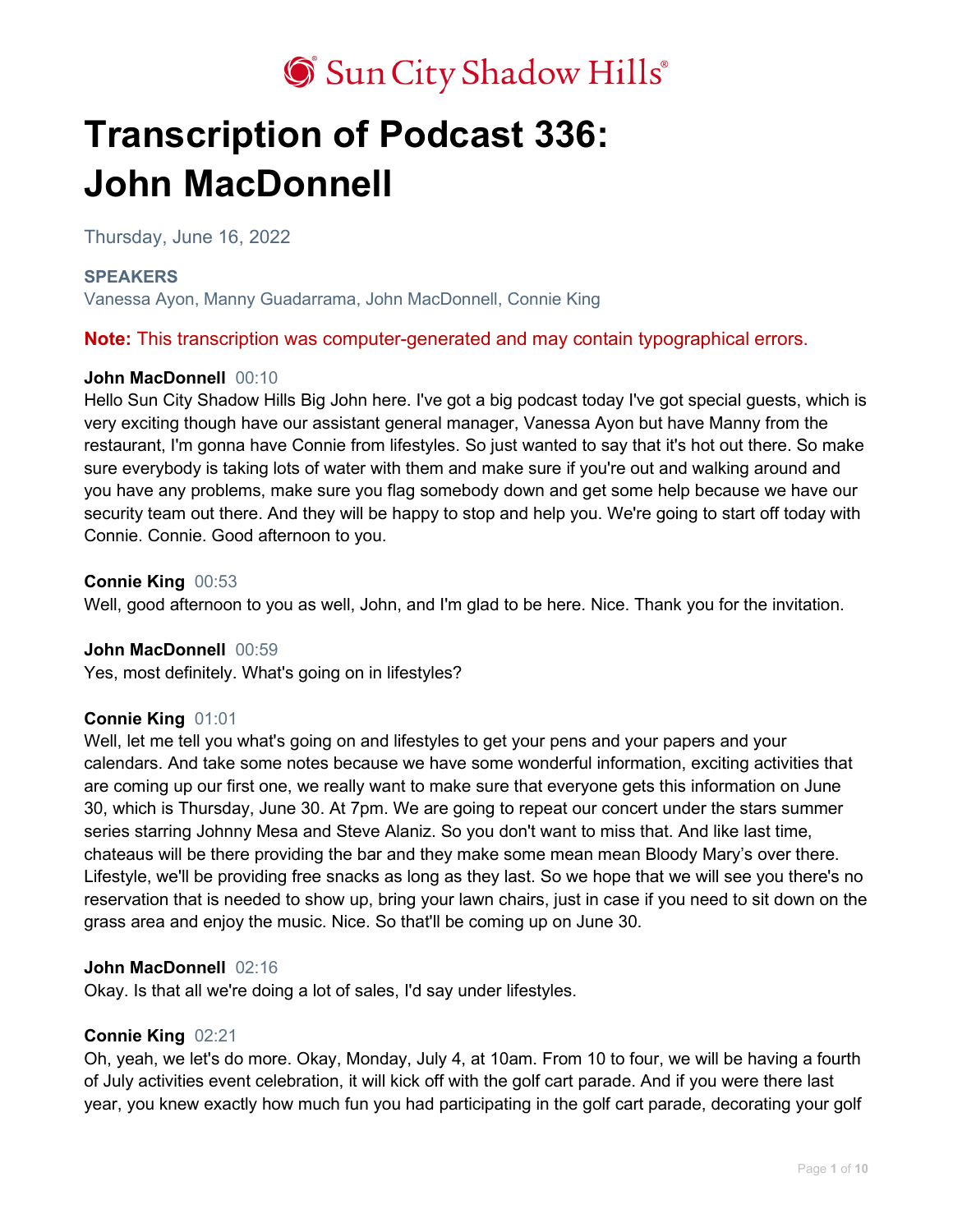

cart. This year we're doing those special twist. It is going to be of fun for the whole entire family. So we are encouraging you to bring your grandchildren, your children, aunts, uncles cousins. So to make it a family affair. Our paper our own paper crafters have volunteered to do arts and crafts for the key is so we're hoping that you come out. Enjoy the meal, you must sign up on Eventbrite if you are participating in the golf cart parade only, but you would like to have a meal you still would need to sign up. There is also a section on there for you to register, how many of you grandchildren would be attending, so we hope you take advantage. We know that some people are still making some decisions. But we want you to get in before we sell out.

### **John MacDonnell** 03:51

Okay, so let me ask you a question. And Connie. So, the golf cart parade is going to start at 10am. So people will have their golf carts decorated. And we'll go down Sun City Shadow Hills like we did last year. I think we had. Gosh, I want to think we had I think we had 67 golf carts last year. It was amazing. It was a great, great kickoff to summer. So this year we'll have the golf cart parade and then we're going to have a pool party. We're gonna have games food and music. So the golf cart parade there's no entry fee whatsoever to participate in the golf parade. But when people come back, you're gonna have food and festivities. That is the \$12 fee that you sign up for now to do the golf cart parade. They don't have to sign up on Eventbrite. Right?

**Connie King** 04:36

Correct.

### **John MacDonnell** 04:37

But to do the food and festivities and everything, it's best to sign up on Eventbrite. And that way you will get account know what, how we how we're doing with food and quantities and everything.

#### **Connie King** 04:46

Correct. Only \$12 You get a wonderful holiday meal. children under five, five and under eat for free.

#### **John MacDonnell** 04:57

Nice. So you said some Paper Crafters are so we have people coming in that you have scheduled into to make the events even more exciting for the families.

### **Connie King** 05:06

One of our is one of our clubs, and they have volunteers who are excited to come in and do some activities. And you even if the grandchildren didn't want to do the activities, you're more than welcome to participate because they have some amazing arts and crafts items that I think is great for everyone to enjoy. That's cool. I think I think I'd like to see what the paper crafters is all about. So and then there'll be games as well. It will be games and we'll be swimming, children's swim hours are going to be from two to five. Okay, I'm on Monday, Fourth of July, as well. Okay, is that all lifestyles, houses? And well, no, we have more goodness, there's more coming. Okay, what's your new homeowners orientation on July 8. So we hope that everyone who has not attended Julie Johnston with comedy night with That's Entertainment has given two tickets for us to raffle off. So please, you don't want to miss the orientation on July 8 at 10 o'clock in the ballroom. And John...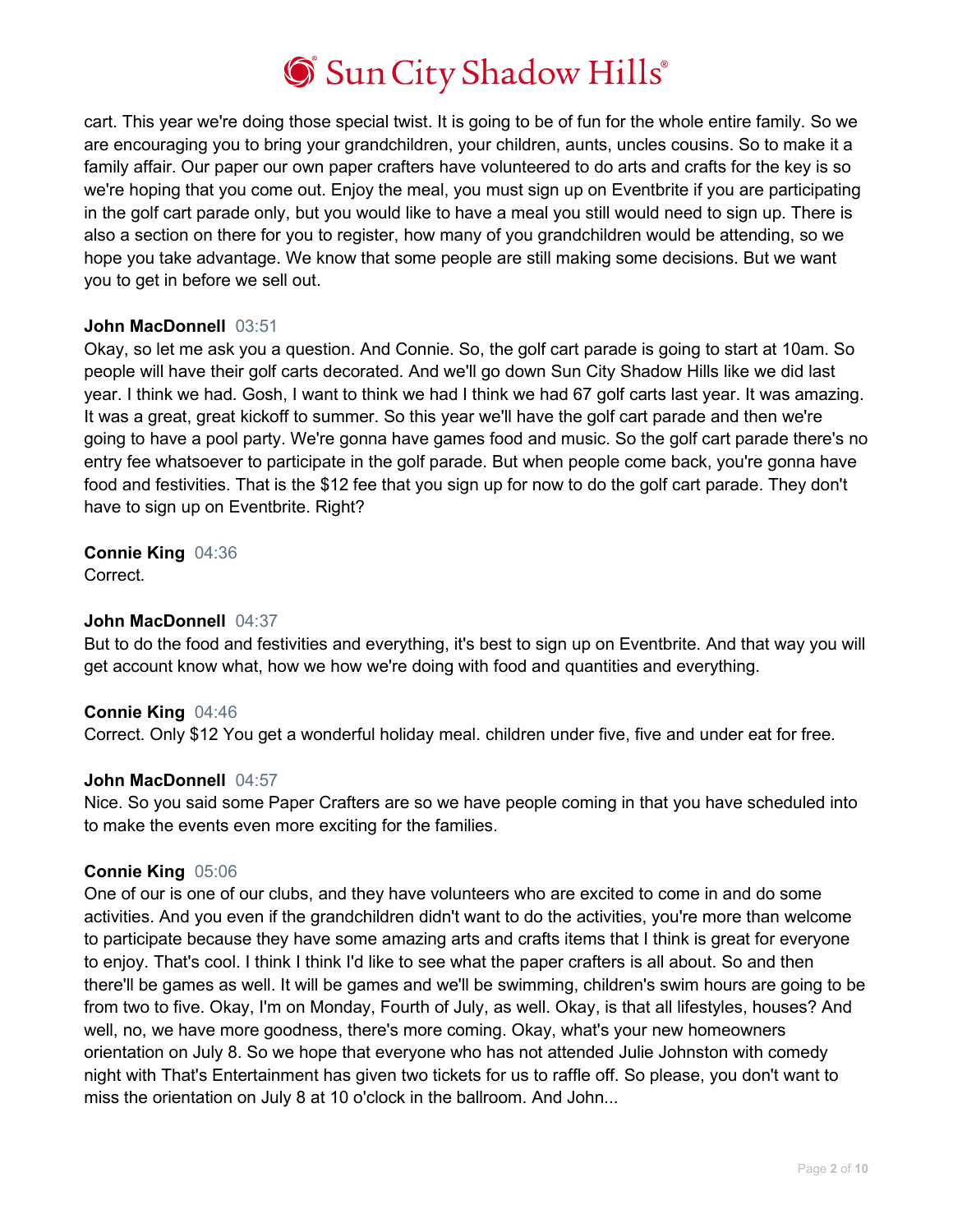

**John MacDonnell** 06:21 Please tell me

**Connie King** 06:22

...we're off to the races.

# **John MacDonnell** 06:24

Oh, my goodness. Well, as I've said to a lot of people here and we actually have a jockey lives that lives here in the community. I've heard his name is Mel. And I gotta tell you, I was in his house one day, and it blew my mind because he actually had a picture on the wall of the Santa Anita racetrack where I lived. And I said, Wow, that's kind of neat. You have all that nice as well. I used to race out there. I said, Well, my uncle was a jockey. And you couldn't tell by my size because he was he was married in by the way. But he was a jockey Ralph Neves. And Ralph used to ride with him. And it just blew my mind. And he knew my grandfather from the track and it was just it's a really small world when you when you talk to people about different things they do. So what's going on with Del Mar,

### **Connie King** 07:08

so del Mar August, Thursday, August the fourth, we will be heading to the races. Again, you must sign up on Eventbrite. We depart at 10am we return and eight and it's \$58 a person for more information, you can contact the lifestyle front desk, or you can go online and check out Eventbrite.

### **John MacDonnell** 07:32

Wow, that's really cool guy for this whole \$58 That's a transportation and entry and then people can bring their water and things for the bus ride and all that

### **Connie King** 07:42

and we provide snacks on the buses.

### **John MacDonnell** 07:44

Nice. So does that also guarantee all their betting to for \$15? Betting's on their own? Okay. Anything else?

### **Connie King** 07:54

Yes, in September, we will be having our getaway. And it is a two night three day Laughlin trip. I know a lot of our homeowners who enjoy traveling with us had been asking for us to do something, since we have not done anything since 2019. So this will be the first overnighter that we have for 2022. And we're excited about it. So it is called enjoying Loughlin. So we encourage everyone again to sign up. We have double occupancy rates as well. So it's single rates. And we're going to have a ball in Laughlin. Wow, that's really cool. So I think this is what the board approved. At the last meeting it was this overnighter Yeah, and we're hoping we're hoping possibly that the board will approve more overnighters you have more that you have in the in the mix of yes, we do. And hopefully I know that a couple of people have heard this over and over again. But hopefully in 2023, we can go ahead and take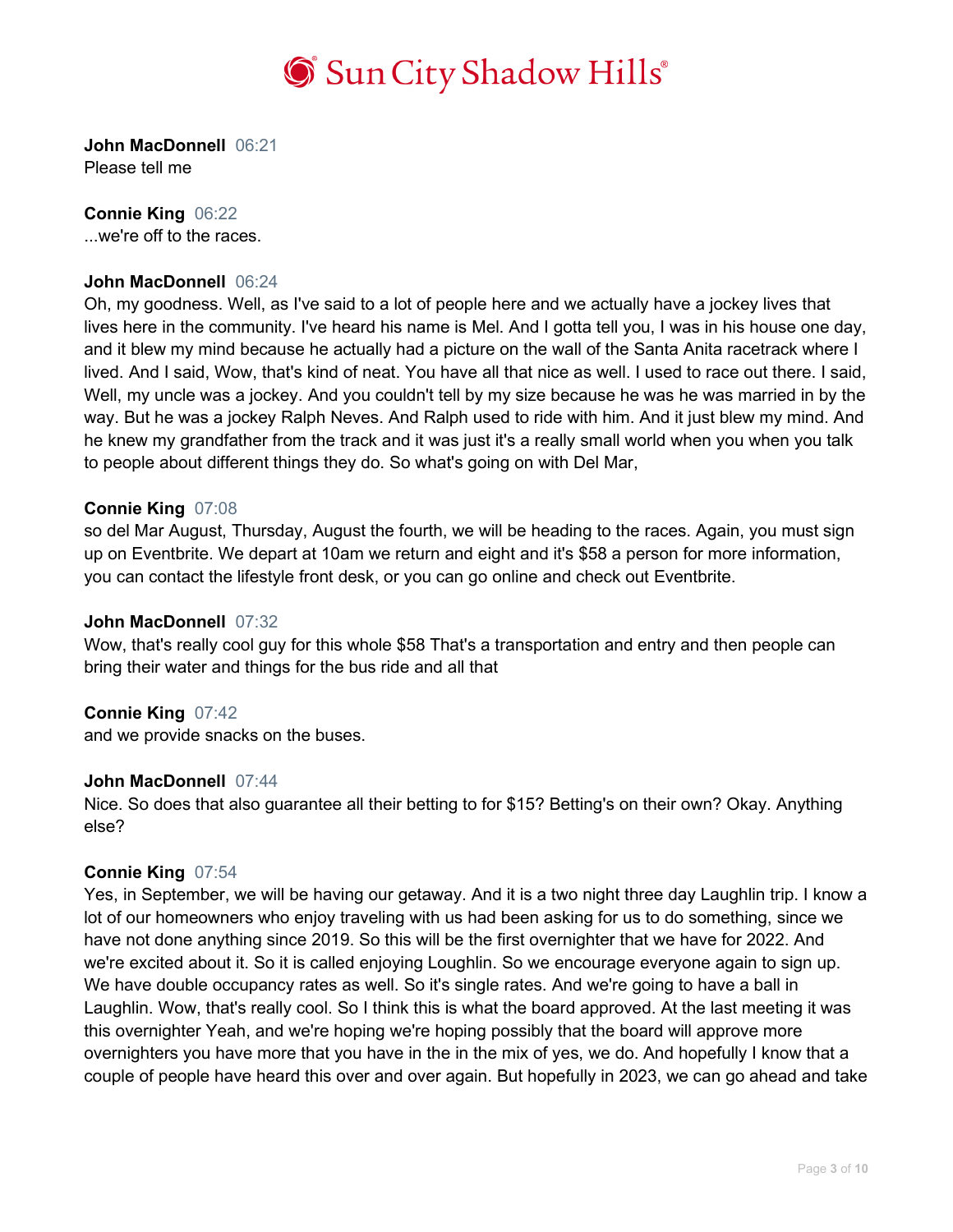our trip to the Grand Canyon in Sedona. So that's the one that we've been working on. And hopefully we can have those details finalized soon.

## **John MacDonnell** 09:12

You know, that that really brings to the forefront of what lifestyles is all about is having these events available to the community. And people can pick and choose what they want to do and what fits in their wheelhouse, you know, and have fun with it. So, Connie, the lifestyles team is doing a fantastic job of putting events together. And I think this community as a whole appreciates that 100% So we may not say it, but they do appreciate it

## **Connie King** 09:40

and they do and we really appreciate the feedback. Another point I wanted to make in terms of expanding our educational portion. On the 28th of June, we're doing our Age Well Drive Smart with Indio's CHP they will come out and do a presentation, check with your insurance companies first, because the certificate in most cases, the insurance companies will give you a discount up to 25% off of your insurance once you present the certificate, but not all insurance companies participate. So please check with your insurance company to make sure that they also offer that benefit as well.

### **John MacDonnell** 09:50

Sure. Right. So we don't we don't guarantee what the percentage exact but, but they can check with their insurance companies on what it could be. But actually, it could be as high. Sure what what's going on, I see a note of the cookbook as well,

### **Connie King** 10:40

let me tell you about the cookbook. We are almost there. Yay. We have about 150 submissions. Our target is to start putting the get the book together in August. If we put the book together in August, we are assured that you would have it before the holidays. If you would like to present the cookbook as a wonderful holiday give to your friends and your families. Nice. That's great. Anything else from lifestyles? We hit We'll be here all week, John. So I'm going to take it up to September. I know we have our outdoor concert in October on October the 30th. We will be featuring the doors and we're asking since this is going to be a combination of our Spooktacular Halloween event. Come in costume if you so desire.

# **John MacDonnell** 11:40

That's great. That'll be a lot of fun. That's for sure.

### **Vanessa Ayon** 11:43

Yeah. How about the directory? Connie, I know that guys and Joe finalize the directory, which is amazing. A special shout out to Gus and Joe for finalizing that. That was fantastic.

### **Connie King** 11:53

And thank you, Vanessa, for reminding me of that we have gone through the community knows that the directory is here. I think, Gus, we've gone through maybe about four boxes already. And he's piling up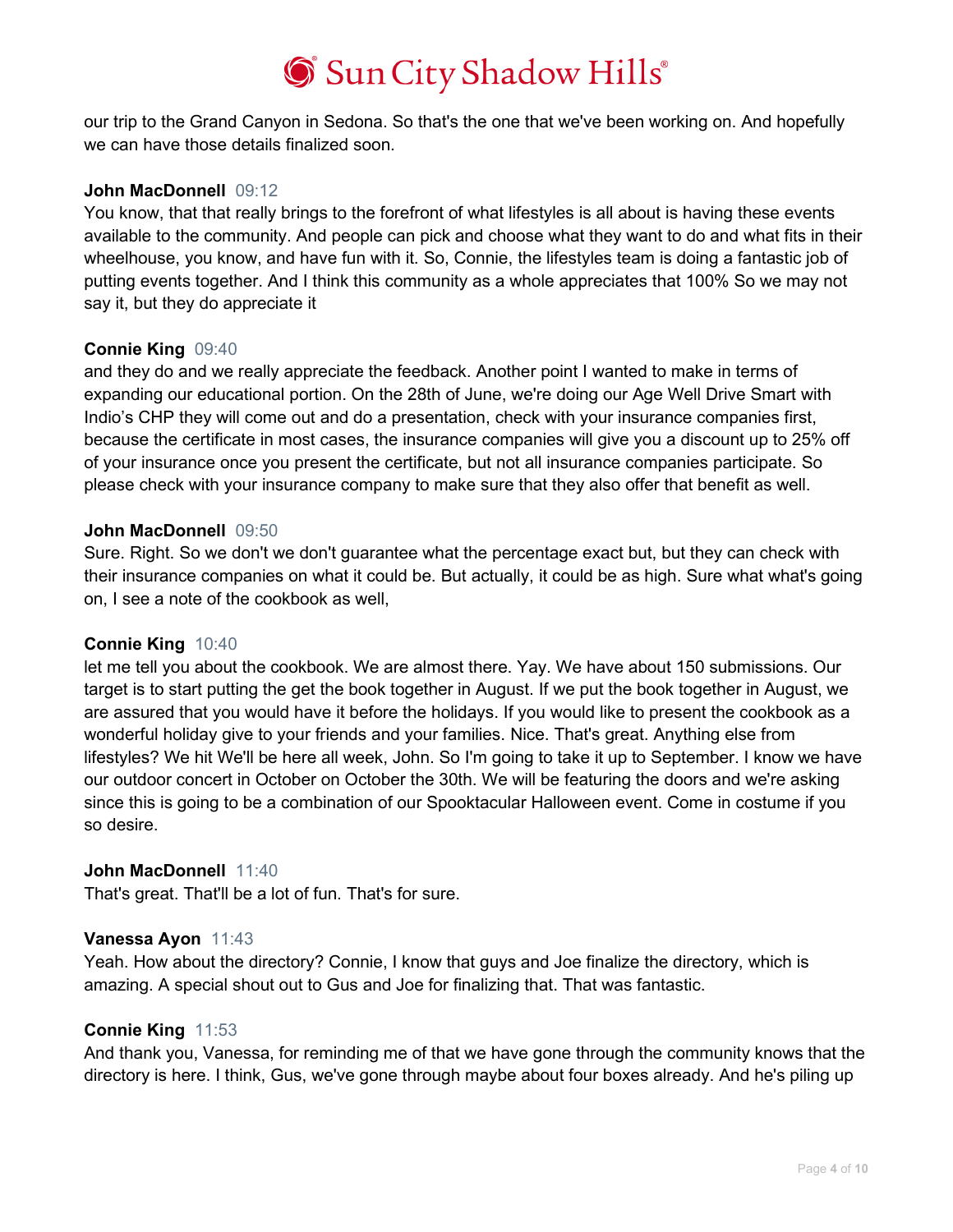more. So feel free to come by get your directory. And, and thank you for participating and supporting the lifestyle events.

## **John MacDonnell** 12:15

Right. That's great. Okay, well, that's a lot of stuff on lifestyle. So I'm telling you, you've got a lot of things planned. And I'm sure there's a lot more in the works. Know that the lifestyles committee works really hard in their meetings to get a lot of these events put together and sent out. So our next special guests is Manny is here, man. He's here from the restaurant. And man, he has some updates on what's going on at the restaurant so that you folks will hear it directly here from him, Manny?

### **Manny Guadarrama** 12:47

Well, good afternoon, John, first of all, thank you for having me. Good afternoon to the community. You know, I'm excited to be here and present the upcoming events for the restaurant. I'm gonna start with great news. starting June 21. We are reopening for breakfast. So we are going to be open from 8am to 7pm. Tuesday through Sunday. We're still close on Monday. But we're moving forward.

## **John MacDonnell** 13:20

So let me ask you a question about that, Manny. So I know the board, the board has been striving really, really hard to try and get you guys as much as we can as far as the board is concerned. So we have we were looking for some additional employees that Troon would hire because, you know, we at Sun City Shadow Hills don't have employees, but we encourage our vendors to get as many employees as we can and we do what we can have the opportunity for them to do so. You have found people now that we'll be able to run our breakfast?

# **Manny Guadarrama** 13:53

We have found people John

# **John MacDonnell** 13:55

hats off to that.

# **Manny Guadarrama** 13:56

Yeah, it's been a struggle. But we're excited. Like I said, we're moving forward very quickly, you know, after we finished the season, and we're just excited to get somewhat back to normal. the community's gonna love that. I know our staff loves that. We love that. You know, it's, it's very, it's a very positive environment right now.

### **John MacDonnell** 14:18

That's good. So anything special on the menus that are changing or not? How's it going

### **Manny Guadarrama** 14:24

nothing special for the breakfast menu. We're going to continue the same menu that we have. We're just you know, expanding our from Tuesday through Friday. In the near future, we will change the menu for breakfast. We are however changing our lunch menu and that's going to take place also on Tuesday. So we want to do our grand breakfasts, reopening by offering a regular breakfast and then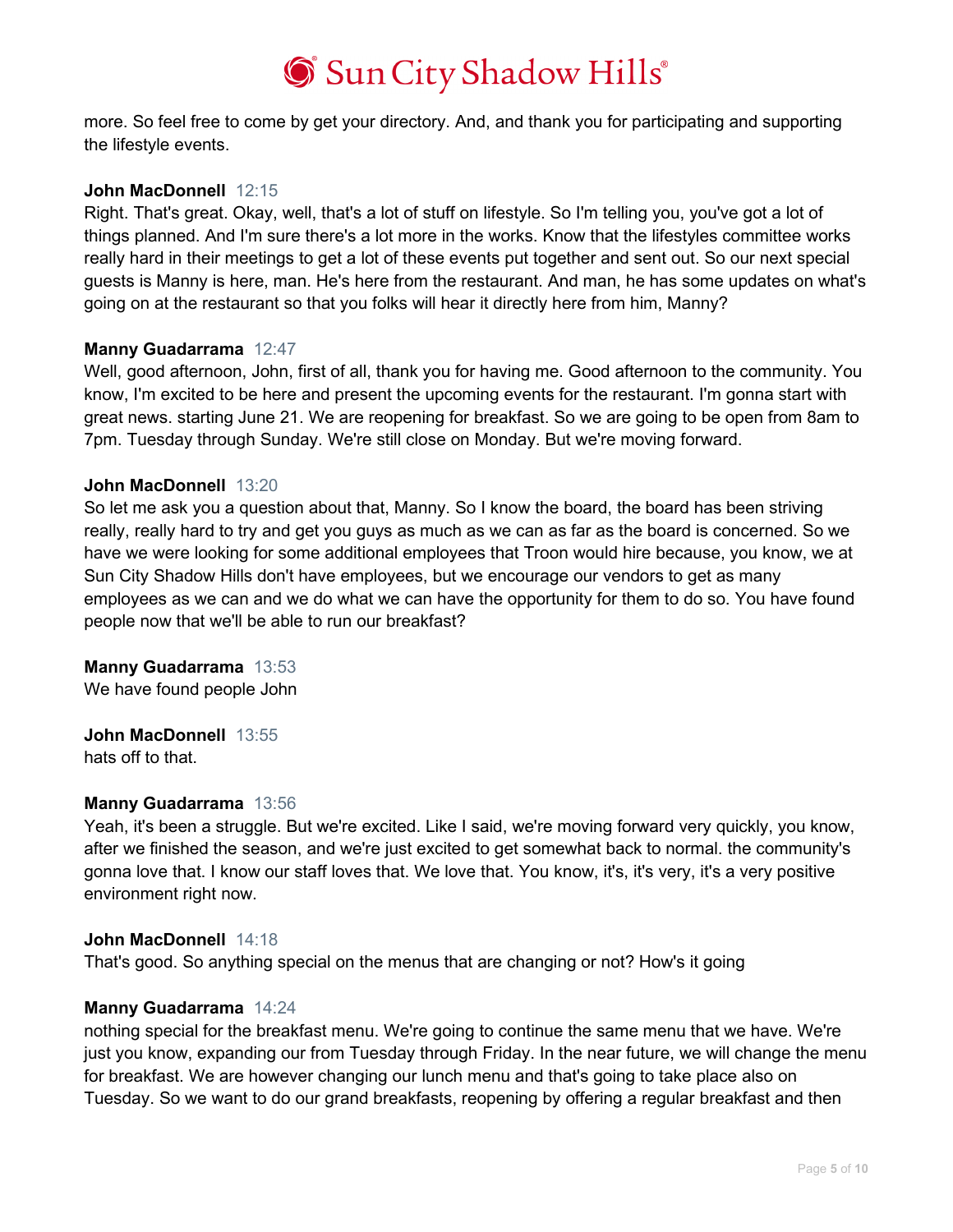offering a new lunch menu as well. We invite everybody to join. So please give us a call and make reservations. We know it's going to be a busy day.

## **John MacDonnell** 15:00

That's great. Are we have any specialty nights coming up,

## **Manny Guadarrama** 15:04

we do, actually, the 22nd will be our pasta night for the month of June, then we're gonna take a little bit of a break and Saturday we'll have our prime rib on the 28th of June, we're gonna have just two guys. And I want to take this time to thank everybody that called and reserved, and I want to apologize to everybody who was not able to get in, unfortunately was fortunately was it was a very popular event. And we sold out within the first 45 minutes. So because of the popularity, we're going to talk to the guys from just two guys, and see if we can offer maybe another concert night with them, or maybe a second concert night during the month just to be able to accommodate more people. Following that on June 29, we have Southern Comfort. So a lot of the people in the community have been asking for that. So please give us a call and reserve for that reservations are now open. In the month of July, though, to celebrate our independence there we'll be having the bar for Fourth of July here with lifestyles. On the sixth. On Wednesday, the sixth, we'll be offering the Texas barbecue night. July 13, we'll be offering a pass the night. And then just keep the Fourth of July theme going on July 20/20. We'll be offering a burger Town USA. Okay, so many. So the menus that you have, how far out do you put online where the menus are where people can see this, like the specialty events that I'm sorry, the calendar, I bet the county calendar is about two weeks before the end of the month. So this calendar will probably be up by Friday.

### **John MacDonnell** 16:58

Okay, so that so this is a preview to July. Nice, that's great. So they can go online and see what the calendar is that the rest of the month. Okay, that's cool. I was gonna ask a question, I kind of slipped my mind. Oh, I know what it was. So you always stick to the rule that when an event is happening, you put it out for reservations two weeks prior to the event, is that correct? Correct. And so nobody has any opportunities to get on that. Until that opens up fair and square to the entire community.

# **Manny Guadarrama** 17:35

That is correct. And um, with that said, I mean, I've said it before, on the view articles, and I've put it online before is we don't take any reservations prior to us opening. So just a reminder, when calling in for reservations on specialty nights, please call back, you know, and speak or call and speak to a server or a hostess. We will not be honoring voicemail reservations, because that it would be unfair to everybody else who's calling in, you know, when we open,

### **John MacDonnell** 18:10

correct? Yes. That's very fair. Okay, cool. All right. Anything else going on?

# **Manny Guadarrama** 18:16

No, that's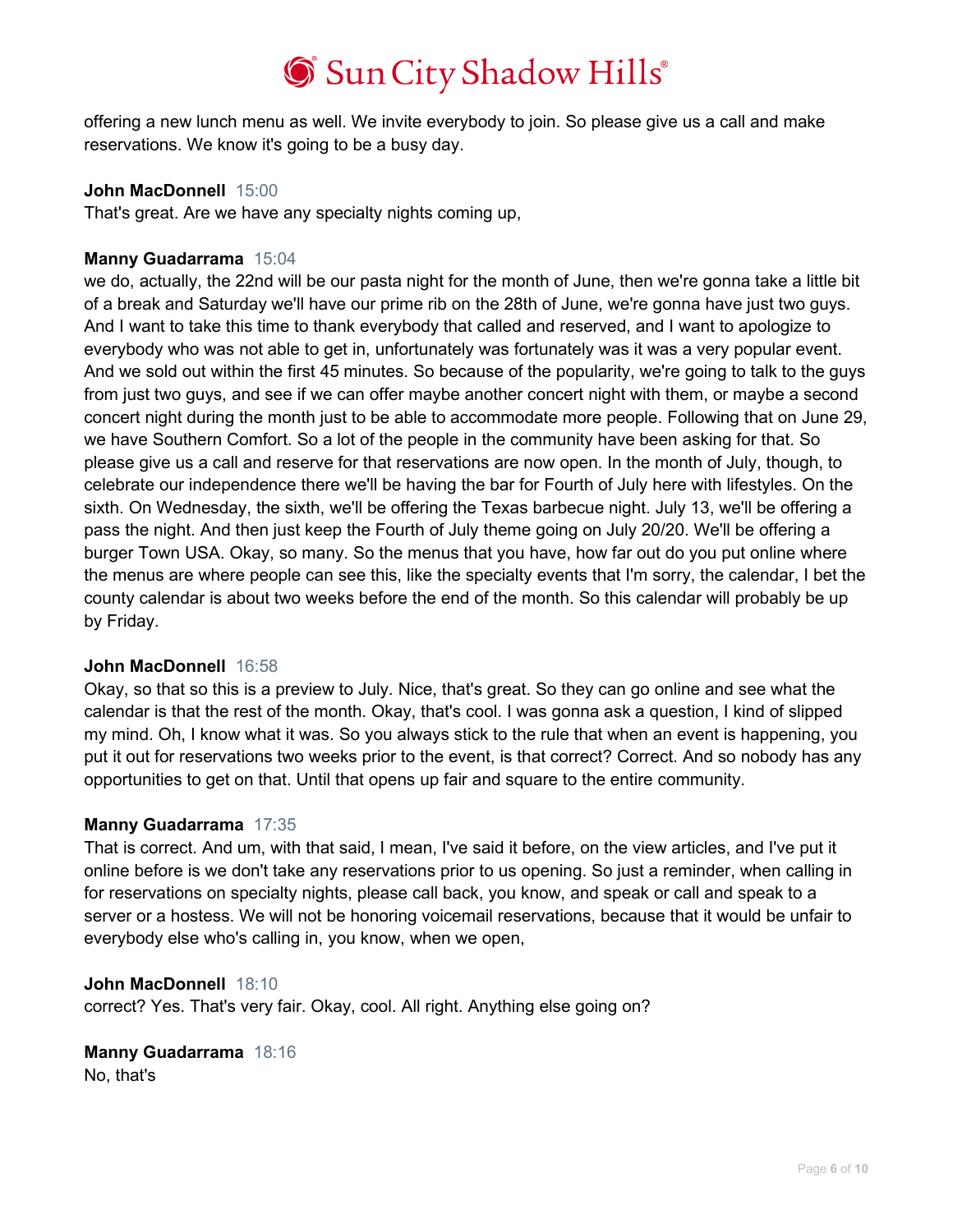

### **Vanessa Ayon** 18:17

a question. Is there a waitlist that you could get on if you don't get to have a reservation

### **Manny Guadarrama** 18:22

there, there is a waitlist, actually, the way our reservation log is set up as soon as we fill up. We already have a waitlist. Ready.

**Vanessa Ayon** 18:31

Okay, great.

### **Manny Guadarrama** 18:33

And we do confirm reservations that we can before the event that we anybody who's on the waitlist has an opportunity to get into the specialty night.

### **John MacDonnell** 18:43

I'll tell you what, specialty nights are great. I know that a lot of this community loves those specialty nights. And it puts out it puts out a great feeling to the community when you do those specialty nights. So congratulations on that. Manny, thank you very much for being here today. I appreciate that.

### **Manny Guadarrama** 18:58

Thank you.

### **John MacDonnell** 18:59

I have Vanessa Ayon has a couple of things. Vanessa wants to talk to everybody about this concern about the 2.99 charge from Frontier was

### **Vanessa Ayon** 19:09

thank you so much. Well, you know, everyone else gets to talk about fun events, fun, specialty nights, and I get to talk about not so fun items like fees. But anyway, I'm glad to be able to come on here and be able to clear that up. We were made aware that frontier sent out a mass email to their customers regarding a paperless billing, a fee for billing, it's a printing fee. The way to remove that fee is to go on to their website and sign up for paperless billing. However, we understand that most of our homeowners don't have other services on top of the bulk internet HOA service. So if you do not have any other service on top of the HOA, internet, the bulk internet service You will be unaffected by the \$2.99 cent printing fee.

### **John MacDonnell** 20:07

So let me ask the question then. So if, if you are paying for frontier in your HOA dues, and that's all you have, then you're okay to continue doing what you're doing because you don't get a bill already. Anyway,

### **Vanessa Ayon** 20:23

that's correct. That is exactly what Frontier has advised us of. Everyone else does have to go online and register for paperless billing, if that is what they would like to do.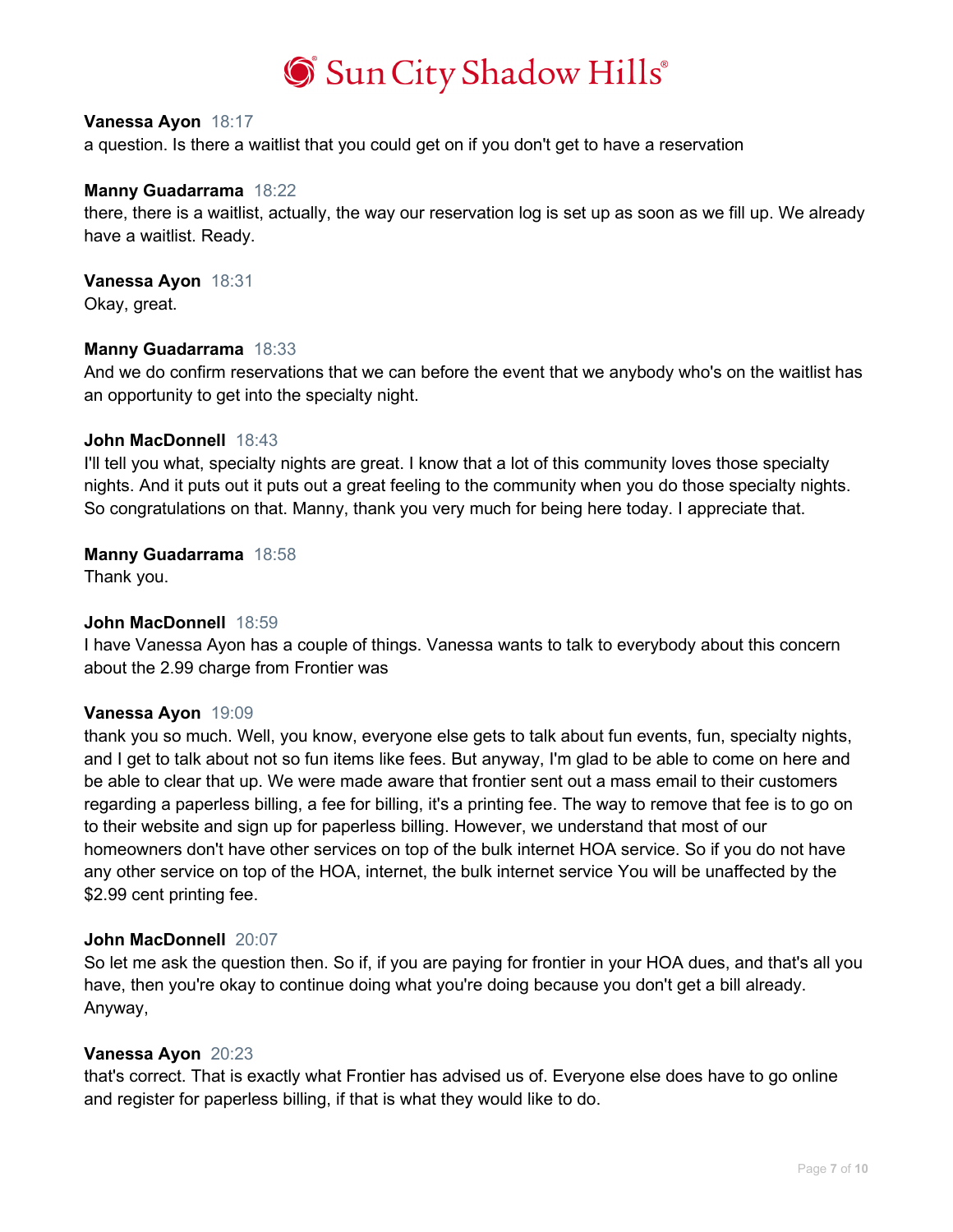

### **John MacDonnell** 20:33

So that's if they have TV, or telephone, okay, and they're getting a bill. So if you get a bill in your mailbox, and you're gonna get a \$2.99 cent charge, unless you call frontier and say, I don't want my bills anymore, well, you're gonna get a bill anyway. But at least it will come online on the computer instead of instead of an A paper bill. So I imagine this is what's going to happen with all of our bills. Pretty soon, everybody's gonna start charging us to send us our bills now. So we'll be paying service charges on top of our bills, which is great,

### **Vanessa Ayon** 21:05

right. So there's two options to sign up for paperless billing, one would be to go online on frontier.com. The other would be to call at 844-660-0648. And let them know you would like to sign up for paperless billing to avoid that printing fee.

### **John MacDonnell** 21:21

Cool. So the next question I have for you Vanessa is I know we get a lot of people asking us about wanting to work again, these retired people are wanting to work and the HOA Sun City Shadow Hills does not have employees. We've tried to explain this before, that we hire management companies to do the jobs for us in our community. So we as homeowners don't employ anybody. But we do have great volunteers, volunteers that volunteer for the board, volunteer for the Committee's volunteer for desks like lifestyles. What what's the process with that? In a nutshell,

### **Vanessa Ayon** 22:05

that's correct. We have wonderful volunteers that make the world go round here. If you are interested in volunteering some time over at the lifestyle desk, or maybe even at the restaurant, I'm not specifically sure what type of volunteer tasks or jobs are available. But please do send me an email, let me know what you would be interested in. And we can definitely reach out to that department to see if we can find some volunteer tasks or work for you absolutely

#### **John MacDonnell** 22:33

Nice. So that you did get to do something fun, because volunteering is fun for a lot of people because they enjoy it, it gets them, it gets them outside and it gets them into enjoying other neighbors and people in the community, which is great.

#### **Vanessa Ayon** 22:45

Oh, appreciate all of our volunteers

### **John MacDonnell** 22:47

very much. So one of the things I wanted to talk about is the DRC has been putting in the view articles about different subjects that happen around our community. And you can go online, correct, you can go online to the HOA website and see the old view magazines and articles. subsequently,

#### **Vanessa Ayon** 23:09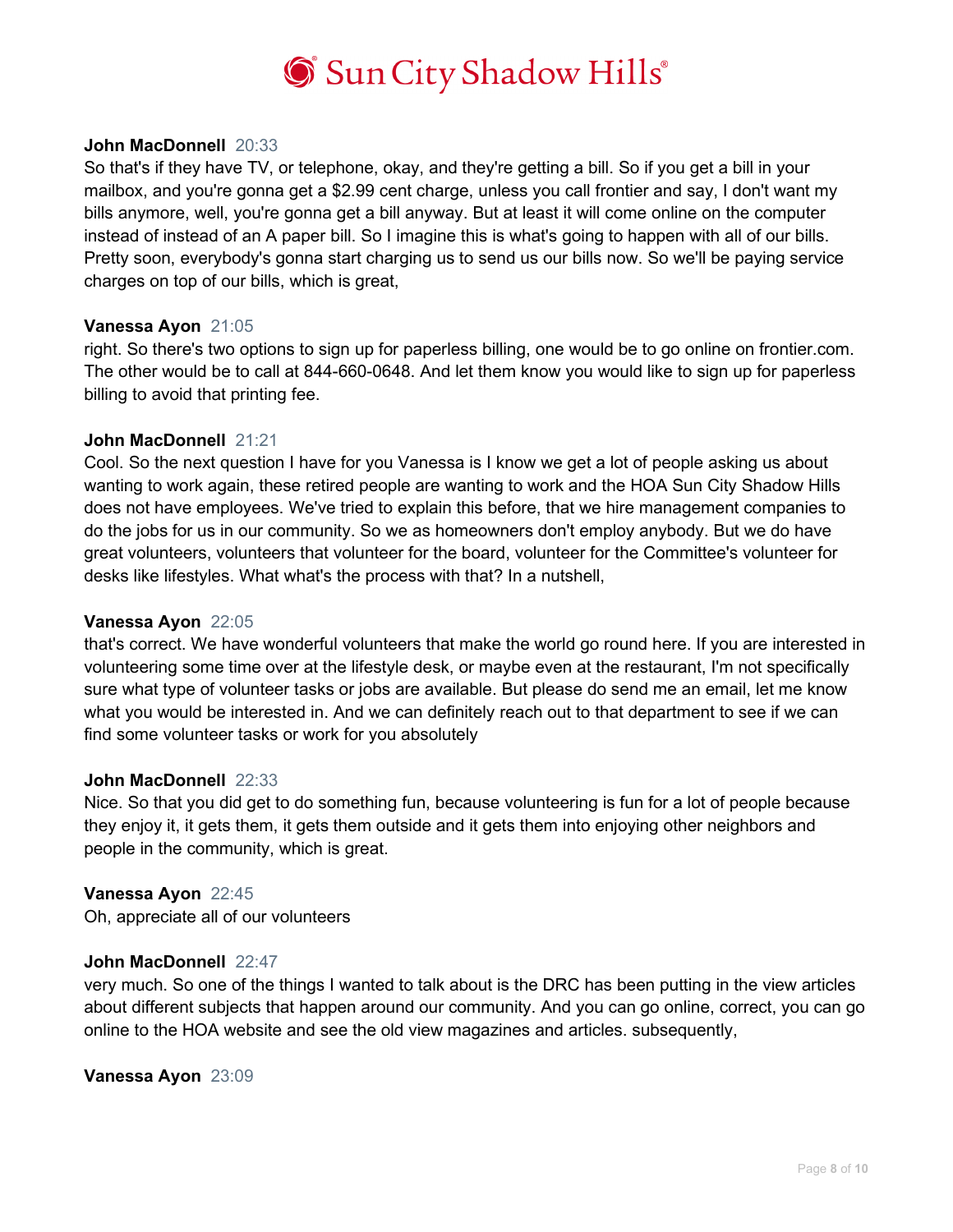Absolutely, we have full archives of our view magazines, you can definitely go on there and view a PDF version of it.

# **John MacDonnell** 23:15

So you can go in and review a lot of the things that different committees and people like DRC have put out there. And the reason why I bring this up is because there are a lot of things that are happening in the community that people are moving in and not realizing that they are in a an HOA, okay, and HOA does have a lot of limitations on what you can do on the exterior of your homes. One of the things that is most important is when you do want to do an improvement on your house is that you come to the HOA office, and you fill out a home improvement application, which is called an HIA the DRC has done a wonderful job and putting the HIA together so that you it's very easy to read. And you can read all that information and fill out the pertinent parts of it and return that so that you can get your application into the DRC. Now that DRC is the design review committee. So it's very important that you read those articles. Take a look at them. Because there's, like I said, there's a lot of things that are happening in the community that need to be addressed. So the next thing I want to tell you and I don't want to confuse you about this, but I know there's been a lot of talk about people are asking about the blue trash cans. Well, I want you to understand waste management is in the process right now of changing the trash cans on us. If you have the trash cans that you had for a long time, don't worry about it right now because it's not going to be you. It's only the people that are coming in new or people who have destroyed trash cans. The trash is going to be changing its color. The recycling is going to be a different color. And the green waste is now going to be all Organic and greenways. So, I'm going to be calling waste management in in the next couple of months to give us a rundown on what their changes are going to be so that you'll get a full explanation on that. Just know that if you don't have a blue trashcan, it's okay. It may be a new resident or maybe a resident that has a destroyed trashcan that had to be replaced, and they are not sending out the red maroon trash cans anymore. So want to check with Connie, Connie? Was there anything else you had?

# **Connie King** 25:33

No, I just wanted to say thank you to Shadows for being there and supporting us. The board, of course is well, and the HOA office and staff as well. So as the communication team, and all the departments really are very instrumental in making sure that all of our events are successful. And they are safe

### **Vanessa Ayon** 26:01

I just want to say we truly are a Dream Team.

**Connie King** 26:05 Definitely.

**Vanessa Ayon** 26:05 So happy to have this team.

# **Manny Guadarrama** 26:09

I agree. Thank you, Connie. Thank you board. Thank you, Vanessa, you guys make this job easier for everybody. And thank the community as well for all the support that they provide to us.